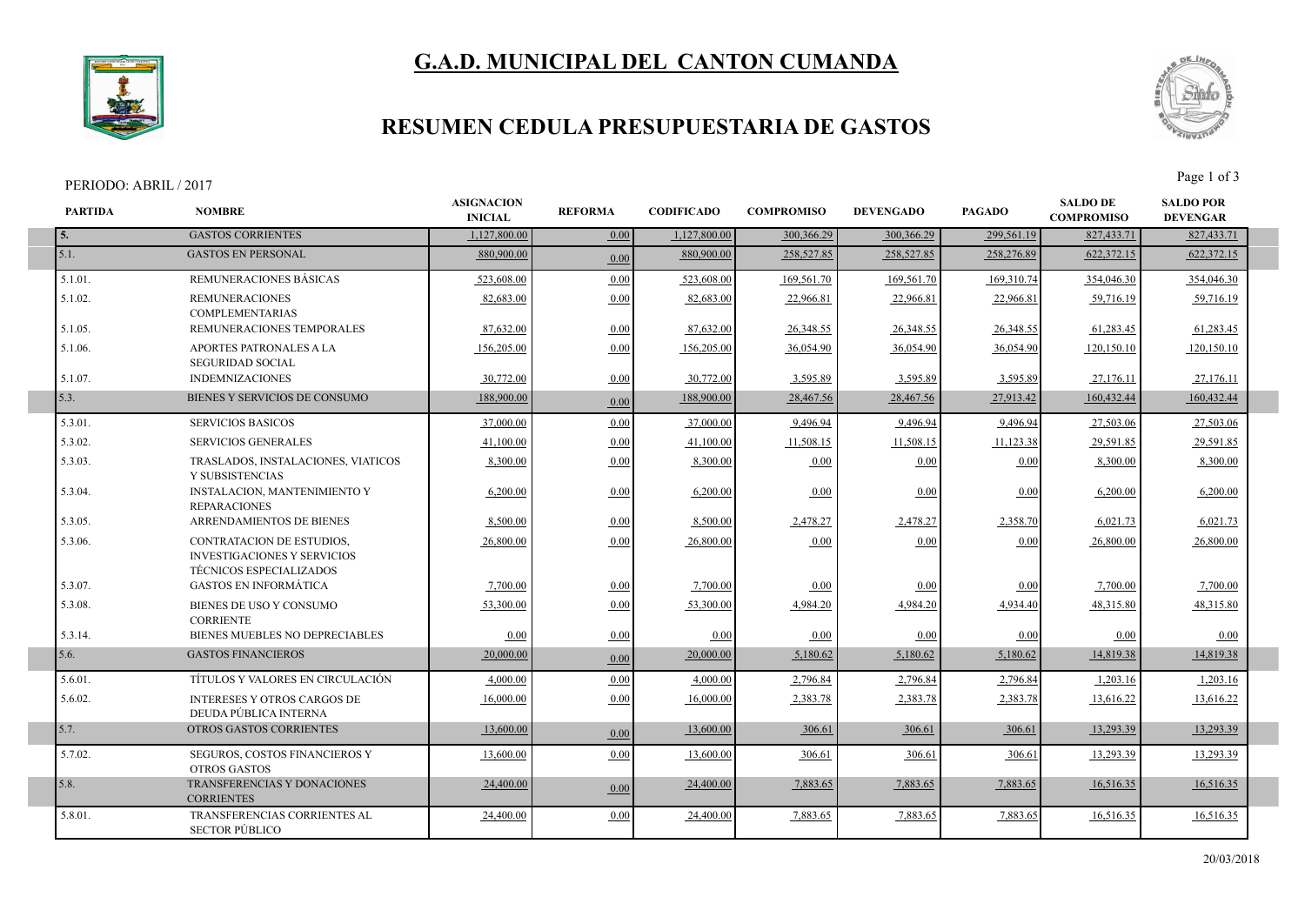



### **RESUMEN CEDULA PRESUPUESTARIA DE GASTOS**

#### PERIODO: ABRIL / 2017 Page 2 of 3

ı

I



| <b>PARTIDA</b> | <b>NOMBRE</b>                                                 | <b>ASIGNACION</b><br><b>INICIAL</b> | <b>REFORMA</b> | <b>CODIFICADO</b> | <b>COMPROMISO</b> | <b>DEVENGADO</b> | <b>PAGADO</b> | <b>SALDO DE</b><br><b>COMPROMISO</b> | <b>SALDO POR</b><br><b>DEVENGAR</b> |
|----------------|---------------------------------------------------------------|-------------------------------------|----------------|-------------------|-------------------|------------------|---------------|--------------------------------------|-------------------------------------|
| 7.             | <b>GASTOS DE INVERSIÓN</b>                                    | 3,398,099.93                        | 32,777.95      | 3,430,877.88      | 699,119.36        | 699,119.36       | 695,091.24    | 2,731,758.52                         | 2,731,758.52                        |
| 7.1.           | <b>GASTOS EN PERSONAL PARA INVERSIÓN</b>                      | 619,219.00                          | $-5.400.00$    | 613,819.00        | 181,264.63        | 181,264.63       | 181,258.02    | 432,554.37                           | 432,554.37                          |
| 7.1.01.        | REMUNERACIONES BÁSICAS                                        | 311,055.00                          | $-5,400.00$    | 305,655.00        | 111,374.06        | 111,374.06       | 111,367.45    | 194,280.94                           | 194,280.94                          |
| 7.1.02.        | <b>REMUNERACIONES</b><br><b>COMPLEMENTARIAS</b>               | 63,516.00                           | 0.00           | 63,516.00         | 18,423.39         | 18,423.39        | 18,423.39     | 45,092.61                            | 45,092.61                           |
| 7.1.05.        | REMUNERACIONES TEMPORALES                                     | 96,504.00                           | 0.00           | 96,504.00         | 25,175.90         | 25,175.90        | 25,175.90     | 71,328.10                            | 71,328.10                           |
| 7.1.06.        | APORTES PATRONALES A LA<br><b>SEGURIDAD SOCIAL</b>            | 116.507.00                          | 0.00           | 116,507.00        | 26.291.28         | 26.291.28        | 26.291.28     | 90.215.72                            | 90.215.72                           |
| 7.1.07.        | <b>INDEMNIZACIONES</b>                                        | 31,637.00                           | 0.00           | 31,637.00         | 0.00              | 0.00             | 0.00          | 31.637.00                            | 31,637.00                           |
| 7.3.           | BIENES Y SERVICIOS PARA INVERSIÓN                             | 848,018.04                          | 18,177.95      | 866,195.99        | 139,016.86        | 139,016.86       | 137,009.50    | 727,179.13                           | 727,179.13                          |
| 7.3.02.        | <b>SERVICIOS GENERALES</b>                                    | 58,000.00                           | 5,400.00       | 63,400.00         | 7,373.34          | 7,373.34         | 7,161.07      | 56,026.66                            | 56,026.66                           |
| 7.3.03.        | TRASLADOS, INSTALACIONES<br>VIÁTICOS Y SUBSISTENCIAS          | 4,600.00                            | 0.00           | 4,600.00          | 181.50            | 181.50           | 181.50        | 4,418.50                             | 4,418.50                            |
| 7.3.04.        | <b>INSTALACIONES, MANTENIMIENTOS Y</b><br><b>REPARACIONES</b> | 96,644.00                           | $-7,000.00$    | 89,644.00         | 11,124.88         | 11,124.88        | 11,069.60     | 78,519.12                            | 78,519.12                           |
| 7.3.05.        | ARRENDAMIENTO DE BIENES                                       | 27,000.00                           | 7,000.00       | 34,000.00         | 0.00              | 0.00             | 0.00          | 34,000.00                            | 34,000.00                           |
| 7.3.06.        | CONTRATACIONES DE ESTUDIOS E<br><b>INVESTIGACIONES</b>        | 47,000.00                           | 0.00           | 47,000.00         | 1,099.99          | 1,099.99         | 1,099.99      | 45,900.01                            | 45,900.01                           |
| 7.3.07.        | <b>GASTOS EN INFORMÁTICA</b>                                  | 2,500.00                            | 0.00           | 2,500.00          | 0.00              | 0.00             | 0.00          | 2,500.00                             | 2,500.00                            |
| 7.3.08.        | BIENES DE USO Y CONSUMO DE<br><b>INVERSIÓN</b>                | 603.274.04                          | 12,777.95      | 616,051.99        | 119,218.57        | 119,218.57       | 117,479.60    | 496,833.42                           | 496,833.42                          |
| 7.3.14.        | BIENES MUEBLES NO DEPRECIABLES                                | 9.000.00                            | 0.00           | 9.000.00          | 18.58             | 18.58            | 17.74         | 8,981.42                             | 8,981.42                            |
| 7.5.           | <b>OBRAS PUBLICAS</b>                                         | 1,619,901.89                        | 20,000.00      | 1.639.901.89      | 311,940.03        | 311,940.03       | 309,925.88    | 1,327,961.86                         | 1,327,961.86                        |
| 7.5.01.        | OBRAS DE INFRAESTRUCTURA                                      | 1.599.509.89                        | 20,000.00      | 1,619,509.89      | 311,940.03        | 311,940.03       | 309,925.88    | 1,307,569.86                         | 1,307,569.86                        |
| 7.5.04.        | OBRAS EN LÍNEAS, REDES E<br><b>INSTALACIONES ELÉCTRICAS</b>   | 10,392.00                           | 0.00           | 10,392.00         | 0.00              | 0.00             | 0.00          | 10,392.00                            | 10.392.00                           |
| 7.5.99.        | ASIGNACIONES A DISTRIBUIR                                     | 10,000.00                           | 0.00           | 10,000.00         | 0.00              | 0.00             | 0.00          | 10,000.00                            | 10,000.00                           |
| 7.7.           | OTROS GASTOS DE INVERSIÓN                                     | 13,000.00                           | 0.00           | 13,000.00         | 0.00              | 0.00             | 0.00          | 13,000.00                            | 13,000.00                           |
| 7.7.01.        | <b>IMPUESTOS TASAS Y CONTRIBUCIONES</b>                       | 0.00                                | 0.00           | 0.00              | 0.00              | 0.00             | 0.00          | 0.00                                 | 0.00                                |
| 7.7.02.        | SEGUROS, COSTOS FINANCIEROS Y<br><b>OTROS GASTOS</b>          | 13,000.00                           | 0.00           | 13,000.00         | 0.00              | 0.00             | 0.00          | 13,000.00                            | 13,000.00                           |
| 7.8.           | TRANSFERENCIAS Y DONACIONES PARA<br><b>INVERSIÓN</b>          | 297,961.00                          | 0.00           | 297,961.00        | 66,897.84         | 66.897.84        | 66,897.84     | 231,063.16                           | 231,063.16                          |
|                |                                                               |                                     |                |                   |                   |                  |               |                                      |                                     |